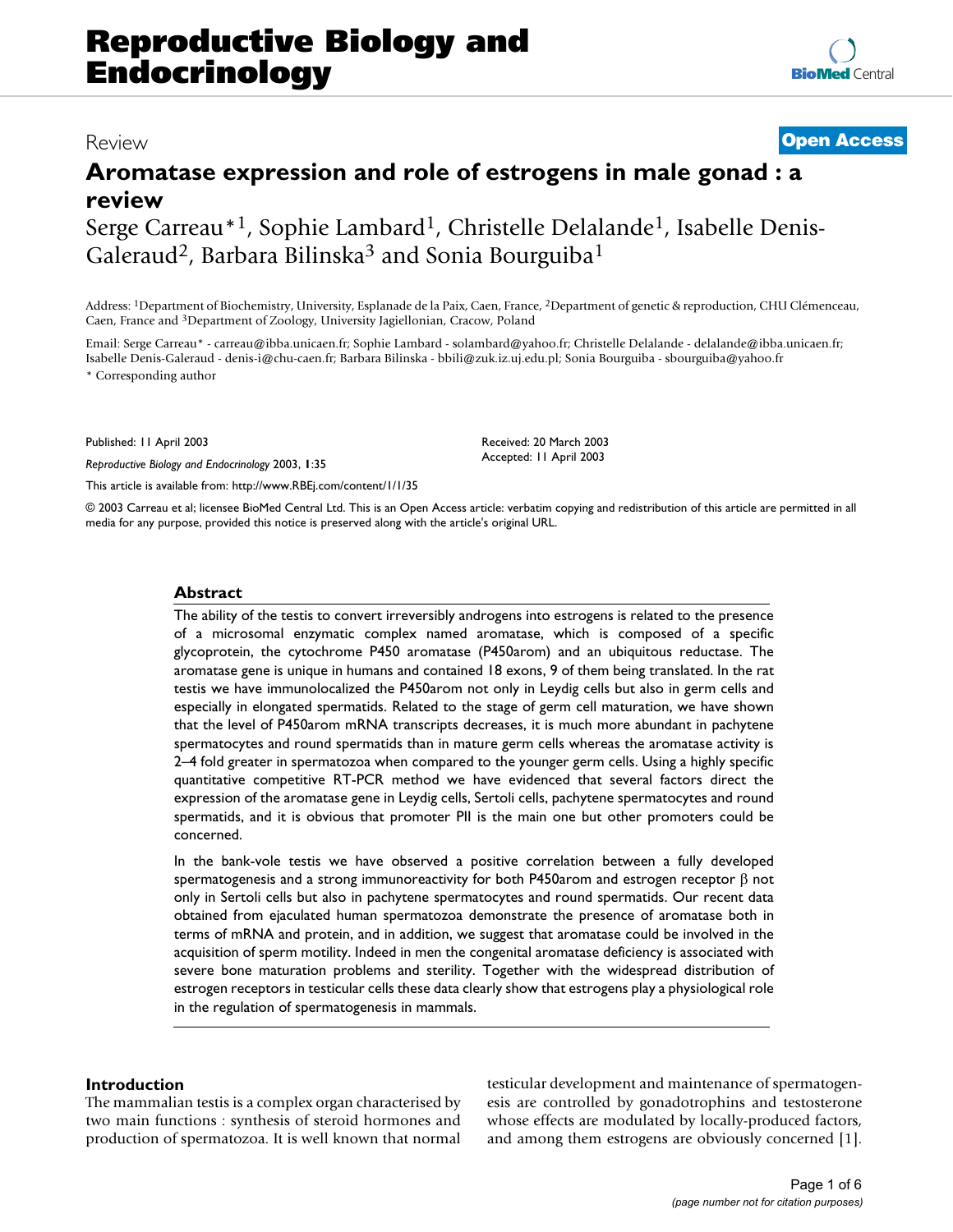Within the reproductive tract of the male the levels of estrogens are far higher than in the general blood compartment [2], therefore favoring a testicular source of estrogens [3].

The role of estrogens in the development and physiology of male reproductive tract of mammals is still a matter of debates even though there is a growing body of evidence suggesting that estrogens are playing a role via their specific receptors (ERα and ERβ) which are distributed all along the genital tract  $[4-6]$ .

# **Aromatase expression in male germ cells**

The cytochrome P450 aromatase (P450arom) is involved in the irreversible transformation of androgens into estrogens and is present in the endoplasmic reticulum of numerous vertebrate tissues. The P450arom is a microsomal enzymatic complex composed of two proteins : a ubiquitous NADPH-cytochrome P450 reductase and a cytochrome P450 aromatase, which contains the heme and the steroid binding pocket. In humans the P450arom is the product of a single gene called *Cyp19*, which belongs to the cytochrome P450 gene family, containing more than 500 members [7]. The *Cyp19* gene lies on more than 120 kb length with a coding region of 9 exons plus 9 untranslated exons I. The *Cyp19* gene expression is regulated by tissue-specific promoters producing alternate 5'-untranslated exons I that are then spliced onto a common 3' splice acceptor site in the exon II upstream of the translation start site [8].

In the mammalian testis it's well known that aromatase is mainly localized in Leydig cells (for review [1]). In rodents, past efforts to determine the source of testicular estrogens have been a considerable subject of interest and led to the assertion that Leydig cells synthesize estrogen in adults, whereas Sertoli cells are the major source in immature animals. However it has been shown that germ cells from adult male rat represent a new source of estrogens [4]. Indeed, the amount of P450arom transcripts is higher in pachytene spermatocytes than in round spermatids and obviously than in testicular spermaozoa. Conversely the aromatase activity is more intense in haploid germ cells than in younger germ cells which was also confirmed by the immunolocalisation of the protein on testicular cells mainly elongated spermatids [9]. These observations have been corroborated by Janulis et al [10] who showed that the aromatase activity is localized in the cytoplasmic droplet and decreased according to the epididymal region, being higher in caput than in cauda. Moreover it has been reported the existence of P450arom transcripts in the epithelial cells of the rat epididymis [11].

In mouse [12] as well as in bank vole [13], the aromatase is present not only in Leydig cells and Sertoli cells but also

in germ cells. In the bank vole, a seasonal breeder, the P450arom is much more expressed (in terms of specific transcripts, activity and immunolocalisation) in pachytene spermatocytes and spermatids of animals bred in long day-light cycle than in animals in winter rest [13,14]. Indeed there is a synchronisation between the recrudescence of spermatogeneis and the levels of expression of aromatase and estrogen recptors beta. Recent observations made in our group showed that in seminiferous tubules of the stallion there was a positive immunoreactive signal for aromatase not only in Leydig cells but also in cytoplasm surrounding germ cells therefore suggesting strongly the presence of aromatase in Sertoli cells [15].

In the *Rhesus* monkey, it has been reported that testis and to a lesser extent epididymidis contained P450arom transcripts [\[16\]](#page-5-0) and moreover, in the epididymal regions a discrepancy was observed between the amount of transcripts and the aromatase activity which was found more active in caput than in cauda although the P450arom mRNA levels were reversed. In humans the main source of estrogens is in Leydig cells ; nevertheless the Sertoli cells are able to synthesize estradiol *in vitro* [17]. It has been also claimed that estrogens are present in spermatozoa [1,18]. From these observations we have examined the ability of human ejaculated spermatozoa to transform androgens into estrogens. When sperm RNA was used as template in RT-PCR we have shown the presence of P450arom transcripts; the sequences alignment from these PCR products and granulosa cells with published human P450arom gene were identical. Using Western blots and a specific monoclonal antibody against aromatase [19] we have evidenced the presence of aromatase in these sperm cells which was obviously more abundant in spermatozoa containing cytoplasmic droplets. These observations are in fitting with other recent data [20], and in addition we have demonstrated that the amount of P450arom transcripts was 30% lower in immotile than in motile spermatozoa [21].

In order to bring insights onto the role of estrogens in semiiferous tubules, it is first necessary to analyse the regulation of the *Cyp19* gene transcription. Thus we have evidenced using RACE-PCR that promoter II directs the expression of aromatase gene whatever the testicular cell type studied in the rat [22]. Germ cells are potent targets for growth factors and cytokines; indeed, pachytene spermatocytes (PS) and round spermatids (RS) produce TGFβ and TNFα; but only TGFβ receptors are present in germ cells [23]. Accordingly in highly purified germ cells from adult rat (pachytene spermatocytes and round spermatids) we have demonstrated that TGFβ inhibits the expression of *Cyp19* in both germ cell fractions although TNFα exerts a stimulatory role in pachytene spermatocytes only; these data have been confirmed by the estradiol outputs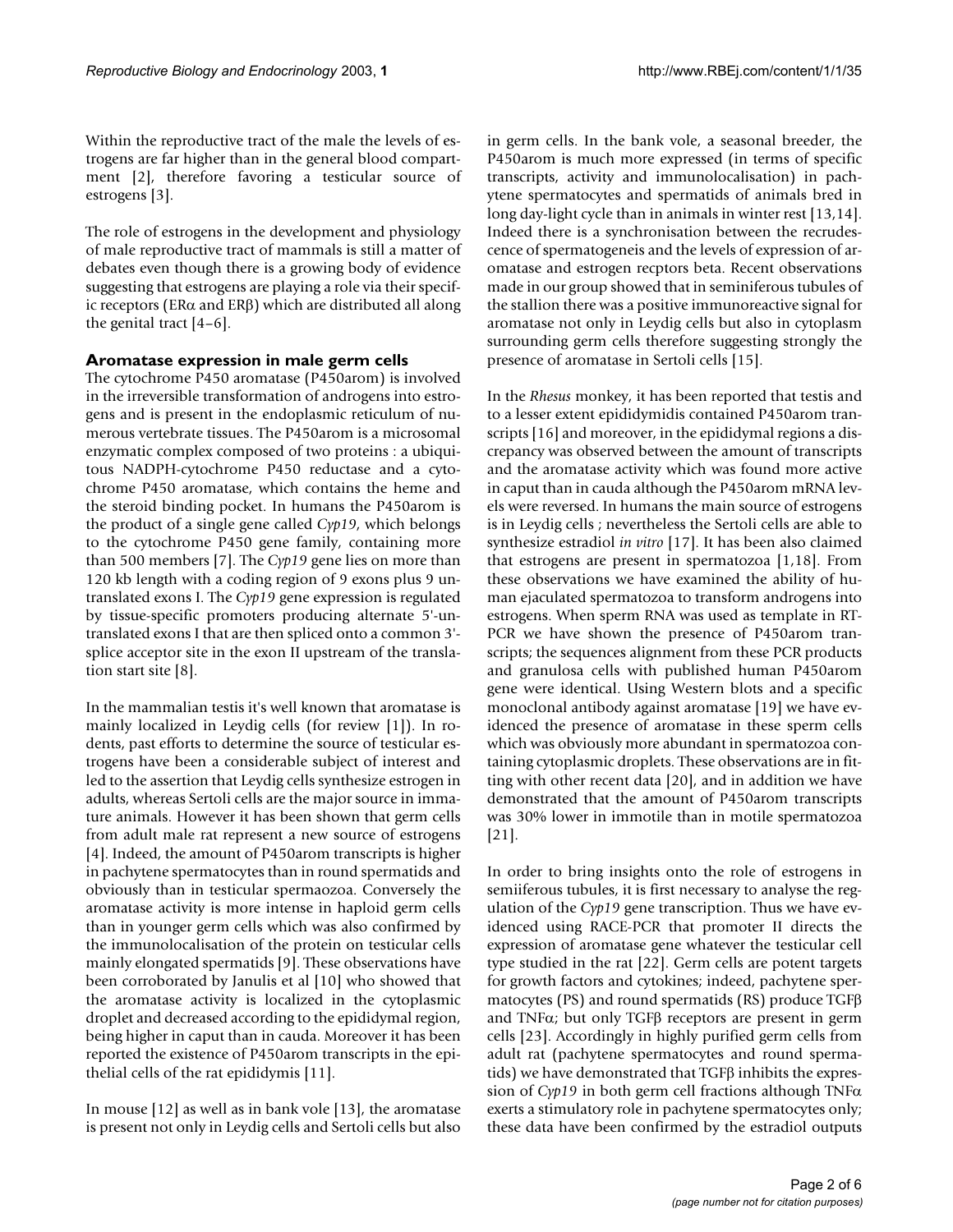### <span id="page-2-0"></span>**Table 1: Aromatase deficiencies in men**

| Authors                 | Affected Exon | <b>Mutation</b>                                  |
|-------------------------|---------------|--------------------------------------------------|
| Morishima et al., 1995* | ΙX            | Arg375Cys                                        |
| Carani et al., 1997     | ΙX            | Arg365Gln                                        |
| Deladoey et al., 1999*  | v             | Leu157XAC-stop                                   |
| Maffei et al., $2001*$  | v             | Nucleotide 628 G to A Insertion of 10aa and stop |
| Kottler et al., 2002    | IX            | Insertion of T position 1058 and stop            |
| Herrmann et al., 2002   | v             | C to A substitution position 3 and stop          |

\* see Carani et al [44] for details



#### **Figure 1**

**Aromatase and estrogen receptors (ER) in adult male rat gonad**. PS: pachytene spermatocytes, RS: round spermatids, Spz: spermatozoa. Aromatase has been demonstrated in terms of mRNA (RT-PCR), protein (Western blots) and enzyme activity (measurements of estradiol output in culture media) in the various testicular cells. ER : estrogen receptors localisation.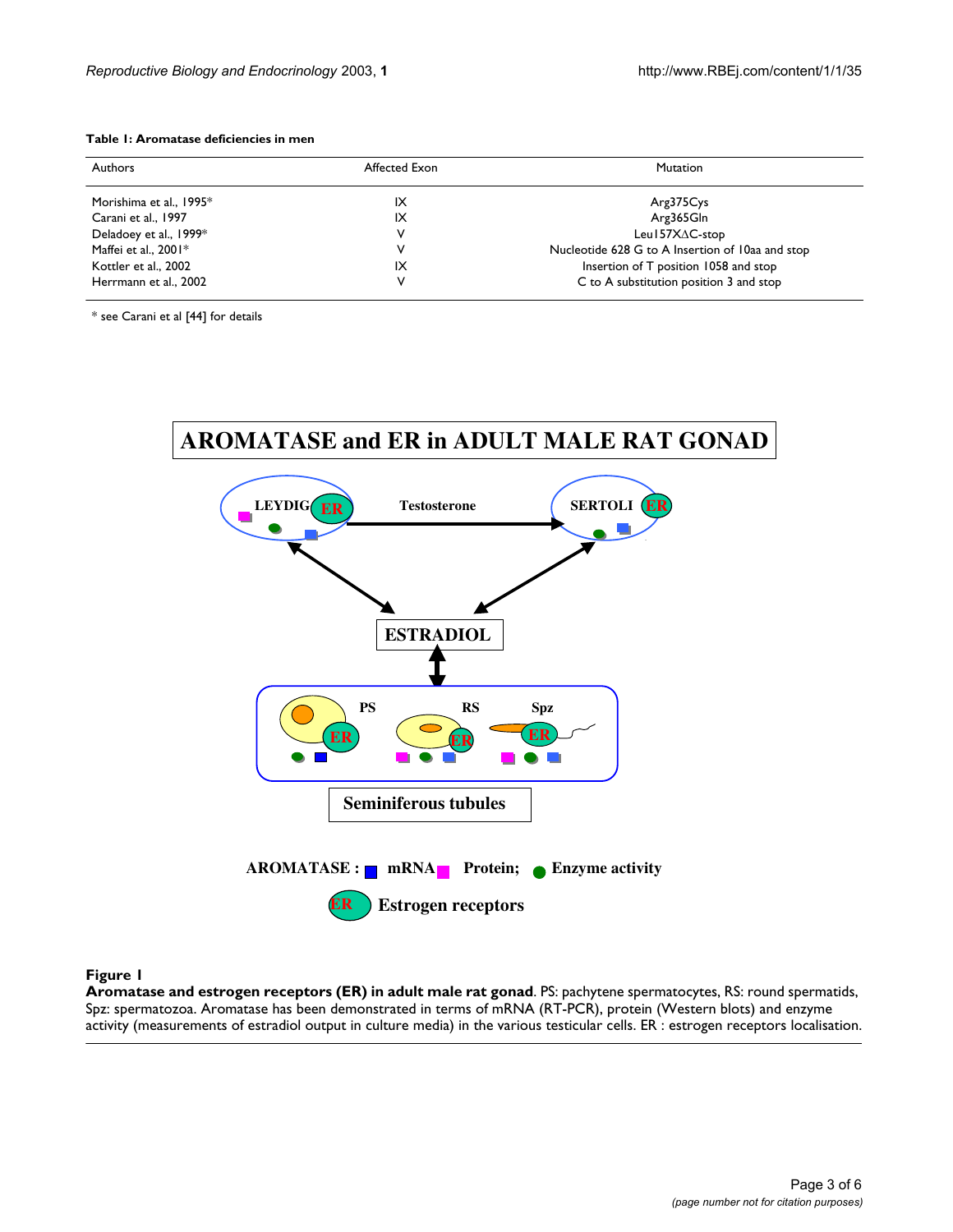

#### **Figure 2**

**Human spermatozoa : source and targets of estrogens.** It has been shown that human ejaculated spermatozoa contain aromatase as revealed by the mRNA, protein on Western blots and the presence of endogenous estradiol. As far as estrogen receptors are concerned mainly ER alpha are present.

measured in germ cell culture media [23]. It is noteworthy that the effect of TNF $\alpha$  is amplified in presence of dexamethasone which is may be supported by the presence of an other promoter like promoter I.4 as shown in adipose tissue [\[24\]](#page-5-1). It is also obvious that other modulators direct the expression of the aromatase gene since in Leydig cells we have shown that the amount of P450arom transcripts are increased in presence of seminiferous conditioned medium [25]. Our data are likely in agreement with a recent work showing that the aromatase expression is controlled by three different promoters in mice that is to say that in the male gonad the *Cyp19* gene expression is directed by a testis specific promoter [26].

# **Estrogens and testicular functions**

In order to exert a biological role, testicular estrogens should interact with estrogen receptors (ER) which in turn modulate the transcription of specific genes. Therefore considering the presence of at least two ER (ER $\alpha$  and ER $\beta$ ) in most of the testicular cells and the other parts of the genital tract, the physiological role of estrogens in male reproduction is now extensively revisited [4–6,27,28]. Spermatogenesis in rodents is in part under estrogens control, namely the stem germ cell number and the spermatid maturation [29,30]. In the bank the expression of androgen receptors, P450arom and ERs ( $\alpha$  and  $\beta$ ) in testicular cells is related to the length of the photoperiod. More precisely P450arom and ERβ are much more expressed in testes (especially in spermatocytes and elongated spermatids) of long photoperiod-reared animals in which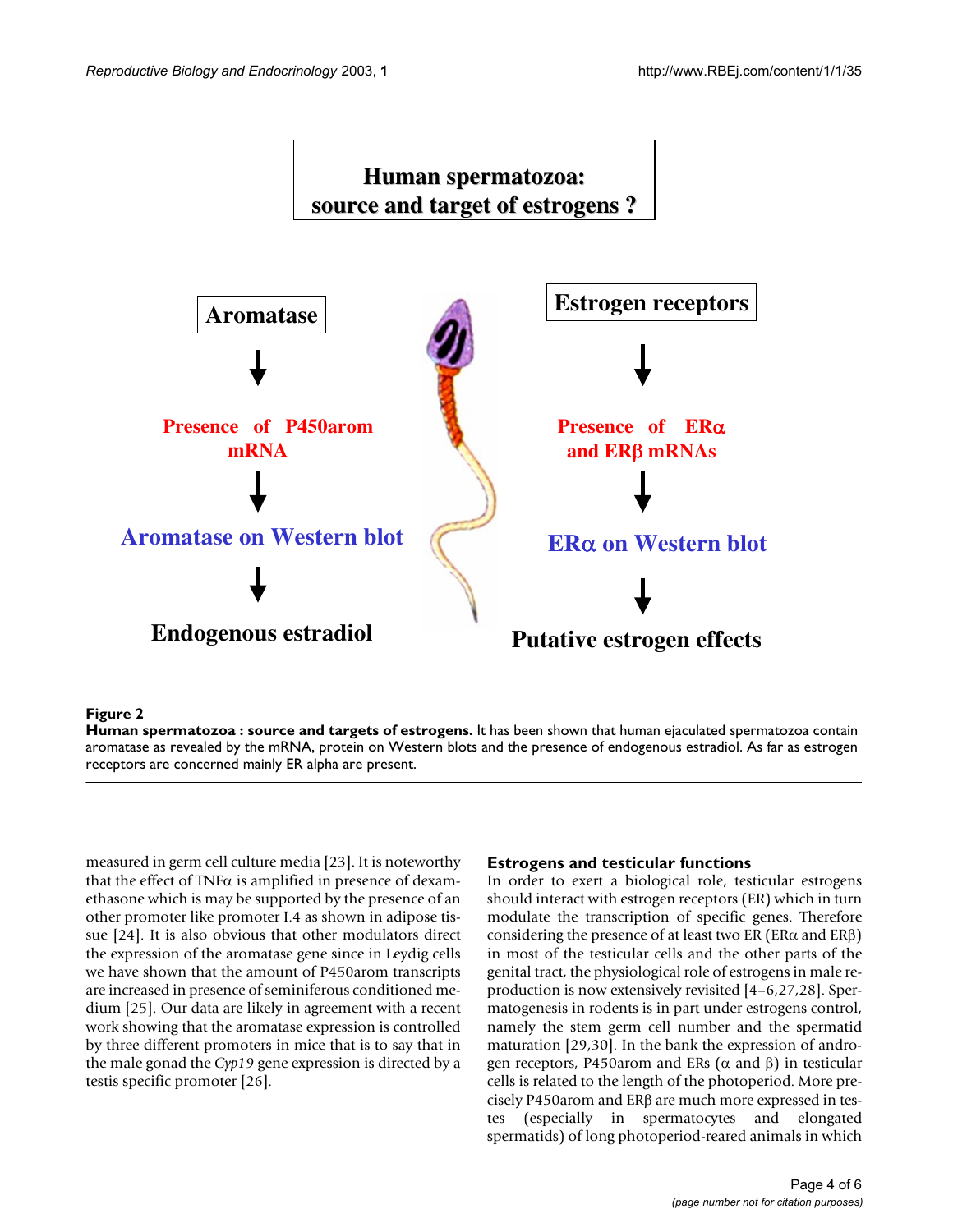spermatogenesis is fully developed when compared to short-day length bred animals with regressed testes [13,31]. These observations are in fitting with previous reports [32,33] and the recent observations of Pak et al [34] demonstrating an improvement of the recrudescence of spermatogenesis in estradiol-treated hamster which have been confirmed by Bilinska et al [35] in bank vole.

Therefore estradiol is now considered as a survival factor for germ cells [36] that is consistent with data obtained in male monkeys treated with aromatase inhibitor in which a blockage of spermatid maturation has been observed [30]. In addition Shetty et al [37] have reported a negative role of androgens in the recovery of spermatogenesis in irradiated rats an in mice the sperm capacitation, acrosome reaction and fertilizing capacity are improved by estradiol and even more by phytoestrogens [38].

Today several experimental models of mice have been developed and shown helpful to clarify the estrogens role in vertebrates [39]. There is evidence from estrogen receptor gene knock out (ERα KO) mouse that estrogens are necessary for the achievement of fertility [40]. The male mice deficient in aromatase (ArKO) develop normally, the males are able to breed and to produce litters; nevertheless starting at the age of 5 months ArKO males start to have failures of spermatogenesis and by the age of one year all male mice are infertile [41].

In men it has been shown that the aromatase deficiency consecutive to a P450 aromatase gene mutation leads to sterility [42,43] ; to our knowledge from the 6 reported (Table [1](#page-2-0)) cases 3 of them showed a low sperm counts number [44–46].

An inactivating mutation in the ERα gene (exon 2) has been reported by Smith et al [47] in an infertile man with a number of spermatozoa in the normal range although the viability was diminished. In addition a correlation between the amount of estradiol in the seminal plasma and the germ cell number has been shown [48] as well as a positive role for estradiol in stimulating the motility of human spermatozoa [49].

Durkee et al [50] have reported the existence of ER in human sperm and in addition, it has been demonstrated that the sperm membrane contains an estrogen receptor-related protein able to bind steroids (see for review [51]).

Obviously these membrane receptors would be connected with a signal transduction pathway involving quick answers such as the calcium channel and a calcium/calmoduline complex, known to be concerned for instance in sperm mobility and capacitation [52]. The demonstration of the production of nitric oxyde in spermatozoa is now considered as an alternative pathway for improving the sperm motility and capacitation [53]. Together with the existence of aromatase [21] the intracrine role of estrogens should be considered in spermatozoa.

# **Conclusion**

Today it is clear that not only testicular somatic cells but also germ cells represent an additional source of estrogens in several species of mammals including man. Germ cells (both meiotic and post-meiotic cells) do not only produce estrogens but since they contain estrogen receptors that would explain part of the role (intracrine and / or paracrine) of estrogens in male germ cell development. The mechanisms of action of estrogens in the reproductive organs of the male (Figure 1) remain to be clarified as well as the regulation of the aromatase gene expression, not yet fully understood especially according to the testicular development. Furthermore one should kept in mind that not only rodent spermatozoa but ejaculated human spermatozoa express a functional aromatase and together with ER these data open new considerations about the role of estrogens all along the male genital tract and may be also in sperm fertilizing ability (Figure 2).

# **Acknowledgments**

The authors express their warm thanks for Dr Jérôme Levallet who has been a pioneer in that field in my team.

# **References**

- 1. Carreau S, Genissel C, Bilinska B and Levallet J **The oestrogen sources in the testis and the reproductive tract of the male** *Inter J Androl* 1999, **22:**211-213
- 2. Hess RA **[Oestrogen in fluid transport in efferent ducts of the](http://www.ncbi.nlm.nih.gov/entrez/query.fcgi?cmd=Retrieve&db=PubMed&dopt=Abstract&list_uids=10864852) [male reproductive tract](http://www.ncbi.nlm.nih.gov/entrez/query.fcgi?cmd=Retrieve&db=PubMed&dopt=Abstract&list_uids=10864852)** *Rev Reprod* 2000, **5:**84-92
- 3. Carreau S **[Germ cells: a new source of estrogens in the male](http://www.ncbi.nlm.nih.gov/entrez/query.fcgi?cmd=Retrieve&db=PubMed&dopt=Abstract&list_uids=11403896) [gonad](http://www.ncbi.nlm.nih.gov/entrez/query.fcgi?cmd=Retrieve&db=PubMed&dopt=Abstract&list_uids=11403896)** *Mol Cell Endocrinol* 2001, **178:**65-72
- 4. Carreau S, Bourguiba S, Lambard S, Galeraud-Denis I, Genissel C and Levallet J **[Reproductive system: aromatase and estrogens](http://www.ncbi.nlm.nih.gov/entrez/query.fcgi?cmd=Retrieve&db=PubMed&dopt=Abstract&list_uids=12161013)** *Mol Cell Endocrinol* 2002, **193:**137-143
- 5. O'Donnell L, Robertson KM, Jones ME and Simpson ER **[Estrogen](http://www.ncbi.nlm.nih.gov/entrez/query.fcgi?cmd=Retrieve&db=PubMed&dopt=Abstract&list_uids=11399746) [and spermatogenesis](http://www.ncbi.nlm.nih.gov/entrez/query.fcgi?cmd=Retrieve&db=PubMed&dopt=Abstract&list_uids=11399746)** *Endocr Rev* 2001, **22:**289-318
- 6. Scobie GA, Macpherson S, Millar MR, Groome NP, Romana P and Saunders PTK **[Human estrogen receptors : differential expres](http://www.ncbi.nlm.nih.gov/entrez/query.fcgi?cmd=Retrieve&db=PubMed&dopt=Abstract&list_uids=12398995)[sion of ERalpha and beta and the identification of ERbeta](http://www.ncbi.nlm.nih.gov/entrez/query.fcgi?cmd=Retrieve&db=PubMed&dopt=Abstract&list_uids=12398995) [variants](http://www.ncbi.nlm.nih.gov/entrez/query.fcgi?cmd=Retrieve&db=PubMed&dopt=Abstract&list_uids=12398995)** *Steroids* 2002, **67:**985-992
- 7. Simpson ER, Mahendroo MS, Means GD, Kilgore MW, Hinshelwood MM, Graham-Lorence S, Amarneh B, It Y, Fisher CR, Dodson MM, Mendelson CR and Bulun SE **[Aromatase cytochrome P450, the](http://www.ncbi.nlm.nih.gov/entrez/query.fcgi?cmd=Retrieve&db=PubMed&dopt=Abstract&list_uids=8076586) [enzyme responsible for estrogen biosynthesis](http://www.ncbi.nlm.nih.gov/entrez/query.fcgi?cmd=Retrieve&db=PubMed&dopt=Abstract&list_uids=8076586)** *Endocr Rev* 1994, **15:**342-355
- 8. Sebastian S and Bulun SE **[A highly complex organization of the](http://www.ncbi.nlm.nih.gov/entrez/query.fcgi?cmd=Retrieve&db=PubMed&dopt=Abstract&list_uids=11232045) [regulatory region of the human CYP19 \(aromatase\) gene as](http://www.ncbi.nlm.nih.gov/entrez/query.fcgi?cmd=Retrieve&db=PubMed&dopt=Abstract&list_uids=11232045) [revealed by the human genome project](http://www.ncbi.nlm.nih.gov/entrez/query.fcgi?cmd=Retrieve&db=PubMed&dopt=Abstract&list_uids=11232045)** *J Clin Endocrinol Metab* 2001, **86:**460-4602
- 9. Levallet J, Bilinska B, Mittre H, Genissel C, Fresnel J and Carreau S **[Ex](http://www.ncbi.nlm.nih.gov/entrez/query.fcgi?cmd=Retrieve&db=PubMed&dopt=Abstract&list_uids=9546721)[pression and immunolocalization of functional cytochrome](http://www.ncbi.nlm.nih.gov/entrez/query.fcgi?cmd=Retrieve&db=PubMed&dopt=Abstract&list_uids=9546721) [P450 aromatase in mature rat testicular cells](http://www.ncbi.nlm.nih.gov/entrez/query.fcgi?cmd=Retrieve&db=PubMed&dopt=Abstract&list_uids=9546721)** *Biol Reprod* 1998, **58:**919-926
- 10. Janulis L, Bahr JM, Hess RA, Jansen S, Osawa Y and Bunick D **[Rat tes](http://www.ncbi.nlm.nih.gov/entrez/query.fcgi?cmd=Retrieve&db=PubMed&dopt=Abstract&list_uids=9537293)[ticular germ cells and epididymal sperm contain active P450](http://www.ncbi.nlm.nih.gov/entrez/query.fcgi?cmd=Retrieve&db=PubMed&dopt=Abstract&list_uids=9537293) [aromatase](http://www.ncbi.nlm.nih.gov/entrez/query.fcgi?cmd=Retrieve&db=PubMed&dopt=Abstract&list_uids=9537293)** *J Androl* 1998, **19:**65-71
- 11. Wiszniewska B **[Primary culture of rat epididymal epithelial](http://www.ncbi.nlm.nih.gov/entrez/query.fcgi?cmd=Retrieve&db=PubMed&dopt=Abstract&list_uids=11996176) [cells as a source of estrogen](http://www.ncbi.nlm.nih.gov/entrez/query.fcgi?cmd=Retrieve&db=PubMed&dopt=Abstract&list_uids=11996176)** *Andrologia* 2002, **34:**1-8
- 12. Nitta H, Bunick D, Hess RA, Janulis L, Newton SC, Milette CF, Osawa Y, Shizuta Y, Toda K and Bahr JM **[Germ cells of the mouse testis](http://www.ncbi.nlm.nih.gov/entrez/query.fcgi?cmd=Retrieve&db=PubMed&dopt=Abstract&list_uids=8440194) [express P450 aromatase](http://www.ncbi.nlm.nih.gov/entrez/query.fcgi?cmd=Retrieve&db=PubMed&dopt=Abstract&list_uids=8440194)** *Endocrinology* 1993, **132:**1396-1401